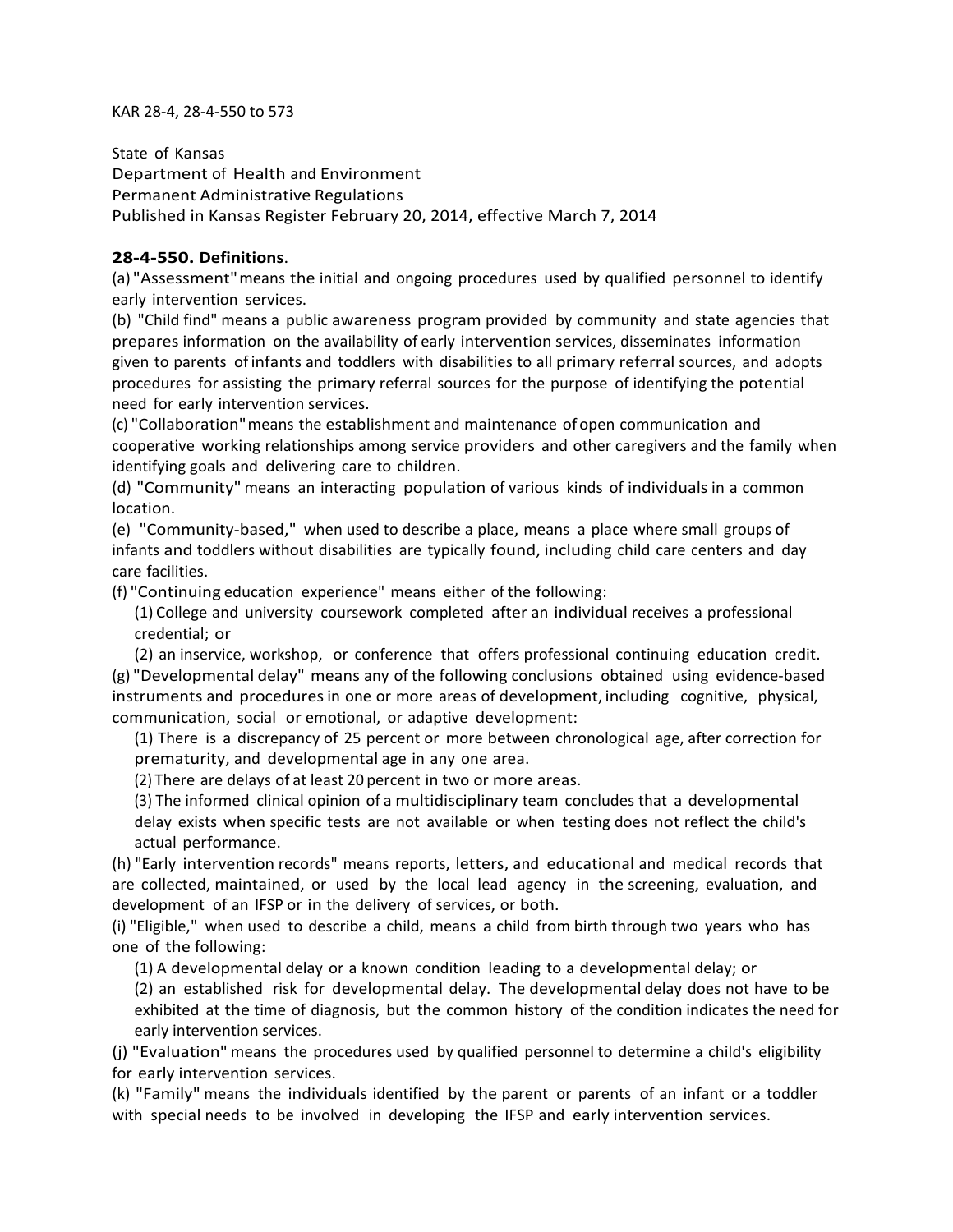(1) "Family service coordinator" means a person who is responsible for coordinating all early intervention services required under part C across agency lines and for serving as the single point of contact for carrying out these early intervention services.

(m) "Family service coordination services" means the services provided by a family service coordinator.

(n) "Home-based,"when used to describe a site, means a site identified by a family as the home where individualized services for a child and family are delivered.

(o) "IDEA" means the individuals with disabilities education act, as specified in 20 U.S.C. 1400 et seq. (p) "Individualized family service plan" and "IFSP" mean a written plan for providing early intervention services to an eligible child and the child's family.

(q) "Local community" means a geographic service area with various boundaries, including cities, counties, parts of counties, and multicounty regions, as defined by a local council.

(r) "Local fiscal agency" means a legal entity designated by a local council and approved by the secretary that ensures compliance with part C of IDEA grant award and maintains an accounting system that meets the state and federal requirements under IDEA for generally accepted accounting principles for recording receipts, obligations, and disbursements of grant funds. (s) "Local lead agency" means a legal entity designated by the local council and approved by the secretary that ensures compliance with part C of IDEA.

(t) "Local tiny-k program"means the part C early intervention services network, as determined by the local council, that serves a specific geographic area.

(u) "Local tiny-k program coordinator"means the person designated by the local lead agency to be the central contact for the local tiny-k program.

(v) "Mediation" means the process by which parties, together with the assistance of an impartial individual, move toward resolution or resolve a dispute through discussion of options, alternatives, and negotiation.

(w) "Multidisciplinary IFSP team" means a parent and two or more individuals from separate professions who determine the early intervention services needed.

(x) "Multidisciplinary evaluation and assessment team" means individuals from two or more professions, which may include one individual who is qualified in more than one profession, who complete an assessment and an evaluation.

(y) "Parent"means any of the following:

(1) A biological or adoptive parent of a child;

(2) a foster parent, unless state law or a contractual obligation with a state or local entity prohibits the foster parent from acting as a parent;

(3) a guardian authorized to act as a child's parent or authorized to make decisions regarding early intervention services, education, health, or development for a child;

(4) an individual acting in the place of a biological or adoptive parent; or

(5) a child advocate, as specified in K.A.R. 28-4-568.

(z) "Part C" means the portion of IDEA that governs the grant program for states to develop <sup>a</sup> statewide, comprehensive, coordinated, multidisciplinary, interagency system to provide early intervention services for infants and toddlers with disabilities and their families.

(aa) "Party,"when used in K.A.R. 28-4-569 to identify any participant in a complaint proceeding, means the lead agency, any local tiny-k program, any provider of early intervention services, or any person that files a complaint with the lead agency.

(bb) "Payor of last resort"means the federal program that makes part C funds available to pay for early intervention services for an eligible child that are not paid from other public or private sources.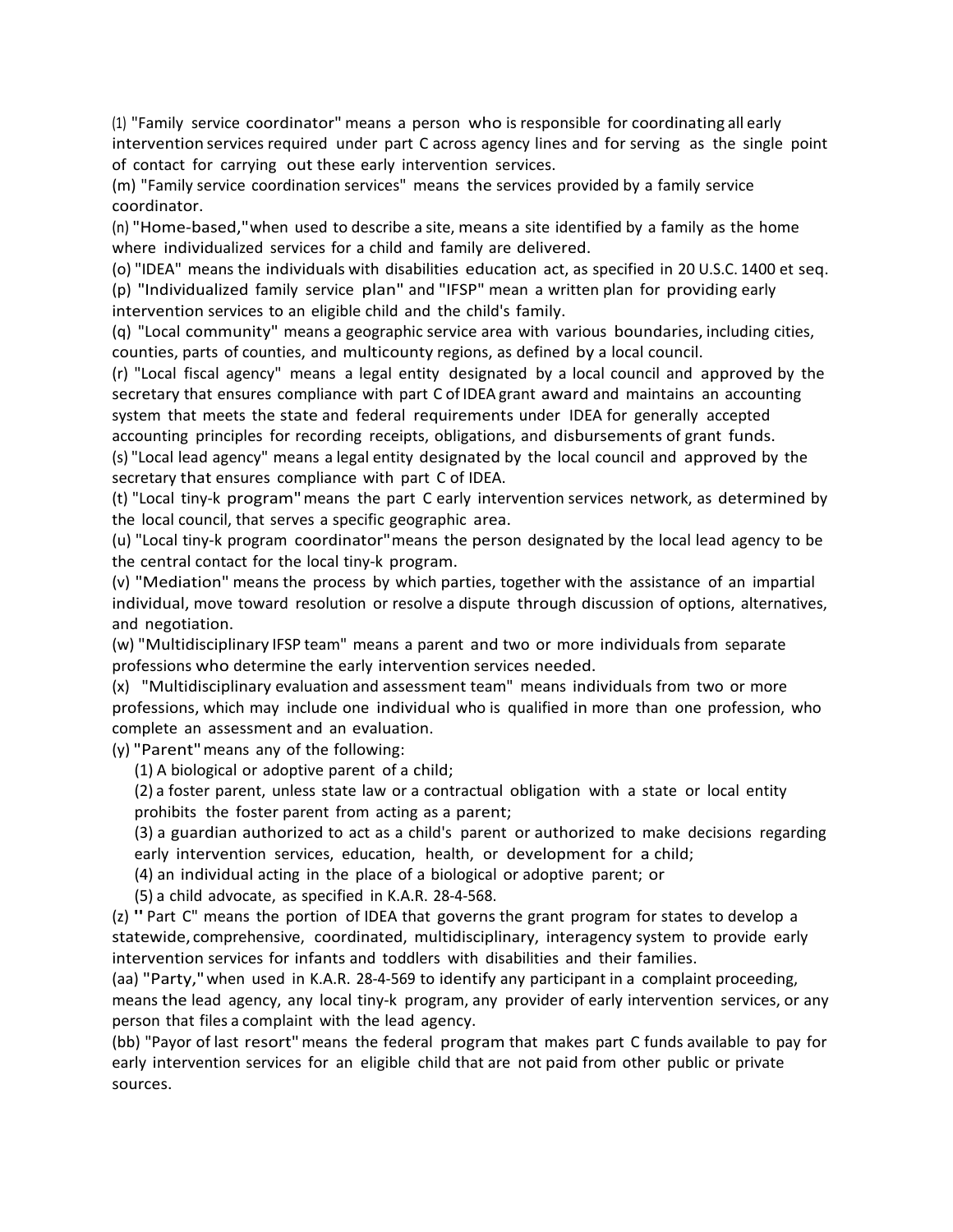(cc) "Person," when used in this regulation and in K.A.R. 28-4-569 to identify any participant in a complaint proceeding, means a parent, an individual, or an organization.

(dd) "Potentially eligible," when used to describe a child, means that the child receives early intervention services at least 90 days before that child's third birthday or that the child isidentified as eligible for part C at least 45 days before that child's third birthday.

(ee) "Primary referral source"means any of the following:

(1) A hospital;

(2) a physician;

(3) a parent;

(4) a child care program;

(5) an early learning program;

(6) a local educational agency;

(7) a school;

(8) a public health facility;

(9) a public health agency;

(10) a social service agency;

(11) a clinic;

(12) a health care provider;

(13) a public agency in the child welfare system;

(14) a homeless family shelter; or

(15) a domestic violence shelter.

(ff) "Referral to the local tiny-k program" means a transfer of information by a primary referral source to determine eligibility for part C or to initiate or continue early intervention services. (gg) "Screening process" means the clinical observation of or the use of a developmentally appropriate screening tool by a local tiny-k program to determine the need for evaluation. (hh) "Secretary" means secretary of the Kansas department of health and environment. (Authorized by and implementing K.S.A. 75-5649; effective Jan. 30, 1995; amended Aug. 15, 1997; amended March 7, 2014.)

**28-4-552.** (Authorized by and implementing K.S.A. 1996 Supp. 75-5649;effective Jan. 30,1995; amended Aug. 15, 1997; revoked March 7, 2014.)

**28-4-556.** (Authorized by and implementing K.S.A. 1996 Supp. 75-5649;effective Jan. 30, 1995;amended Aug. 15, 1997;revoked March 7, 2014.)

#### **28-4-564. Personnel requirements.**

(a) Early intervention services shall be provided by qualified personnel.

(b) Qualified personnel shall meet state-approved or state-recognized certification, licensing, registration, or other comparable requirements that apply to the area in which the individual is providing early intervention services.

(1) Each audiologist shall be licensed by the Kansas department for aging and disability services. (2) Each clinical professional counselor shall be licensed by the Kansas behavioral sciences regulatory board.

(3) Each marriage and family therapist shall be licensed by the Kansas behavioral sciences regulatory board.

(4) Each nurse shall be licensed as a registered professional nurse by the Kansas board of nursing.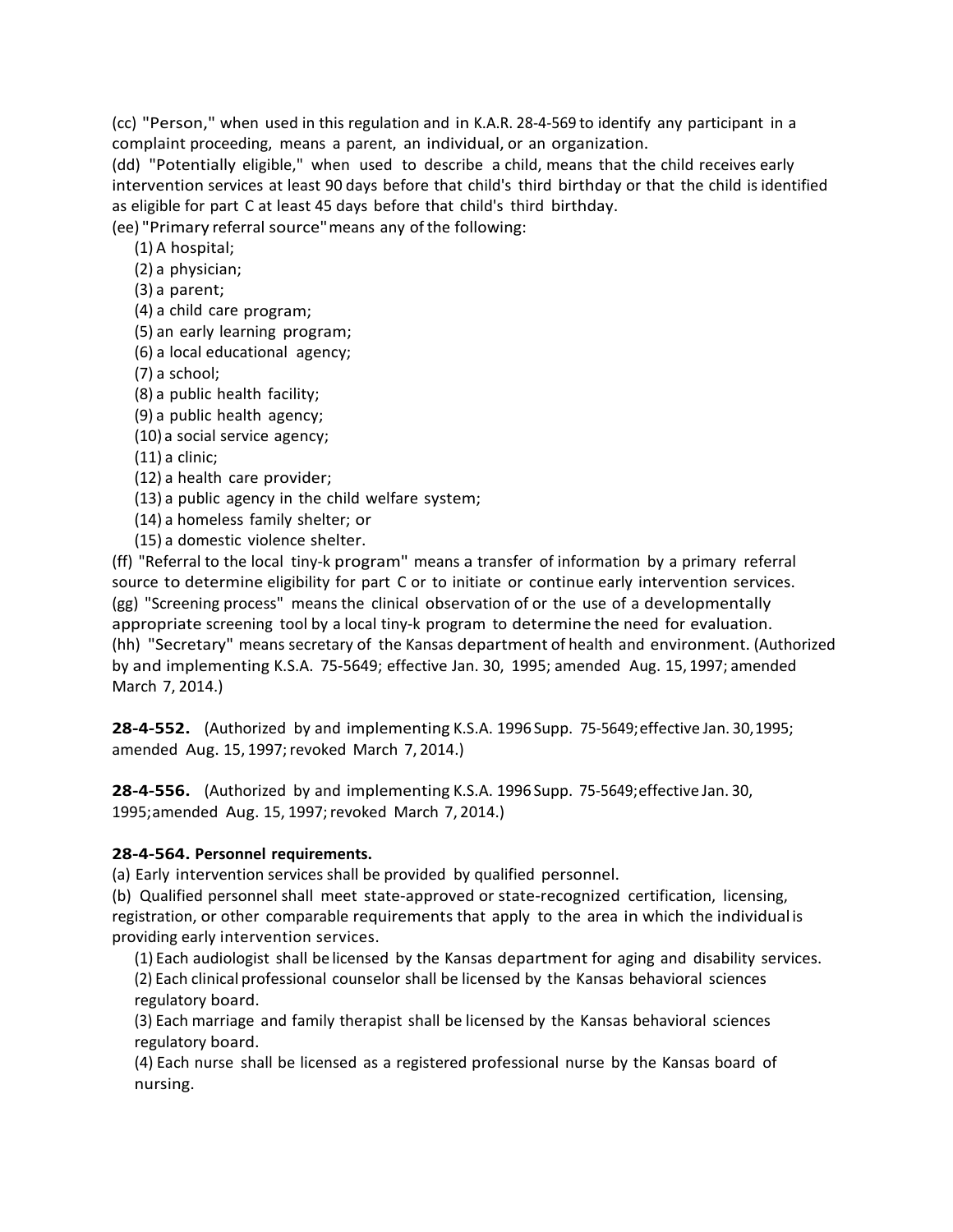(5) Each nutritionist shall be a dietitian licensed by the Kansas department for aging and disability services.

(6) Each occupational therapist shall be licensed by the Kansas board of healing arts.

(7) Each orientation and mobility specialist shall meet the following requirements:

(A) (i) Have at least a bachelor's degree with an orientation and mobility endorsement, from an accredited university or college; or

(ii) have a bachelor's degree from an accredited university or college in any field of study and verification of orientation and mobility certification from an accredited university or college; and

(B) have completed 350 hours ofsupervised practice as an orientation and mobility specialist that includes direct service hours, related telephone calls, meetings, observations, and report writing. The practice shall be supervised by a certified orientation and mobility specialist.

(8) Each physician, including each pediatrician,shall be licensed by the Kansas board of healing arts and board-certified in the specialty area.

(9) Each physical therapist shall be licensed by the Kansas board of healing arts.

(10) Each psychologist shall be licensed by the Kansas behavioral sciences regulatory board or licensed as a school psychologist by the Kansas state board of education.

(11) Each family service coordinator shall have a bachelor's degree in education, health studies, nutrition,social welfare, or the human services field and have at least six months of experience in early childhood development. Each individual working as a family service coordinator before June 1, 2013 shall be deemed to have met the education and experience requirements of this paragraph.

. (12) Each social worker shall be licensed by the Kansas behavioral sciences regulatory board.

(13) Each special educator and each special instruction provider shall be licensed by the Kansas state board of education in early childhood special education or in early childhood unified education.

(14) Each speech-language pathologist shall be licensed by the Kansas department for aging and disability services.

(15) Each teacher of the hearing-impaired shall be licensed as a teacher ofthe hearing-impaired by the Kansas state board of education.

(16) Each teacher of the blind and visually impaired shall be licensed as a teacher of the blind and visually impaired by the Kansas state board of education.

(c) The continuing education requirements for licensure, registration, or certification for personnel providing early interventionservices shall be determined by the regulatory body governing each profession.

(1) Continuing education shall include discipline or cross-discipline information clearly related to the enhancement of the practice, value, skills, and knowledge of working with children with special needs, from birth through age two, and their families.

(2) If continuing education is a requirement for licensure, certification, or registration renewal, at least one-third of the required number of credits, units, points, or hours shall focus on the content specified in paragraph (c)(1).

(3)If continuing education is not a requirement for licensure, certification, or registration renewal, 24 continuing education hours that focus on the content specified in paragraph  $(c)(1)$ and are obtained in a three-year period shall be required.

(d) Aides, assistants, and paraeducatorsin local tiny-k programs shall work under the supervision of a professional in that discipline according to the standards of that profession. (Authorized by and implementing K.S.A. 75- 5649; effective Jan. 30,1995; amended March 7, 2014.)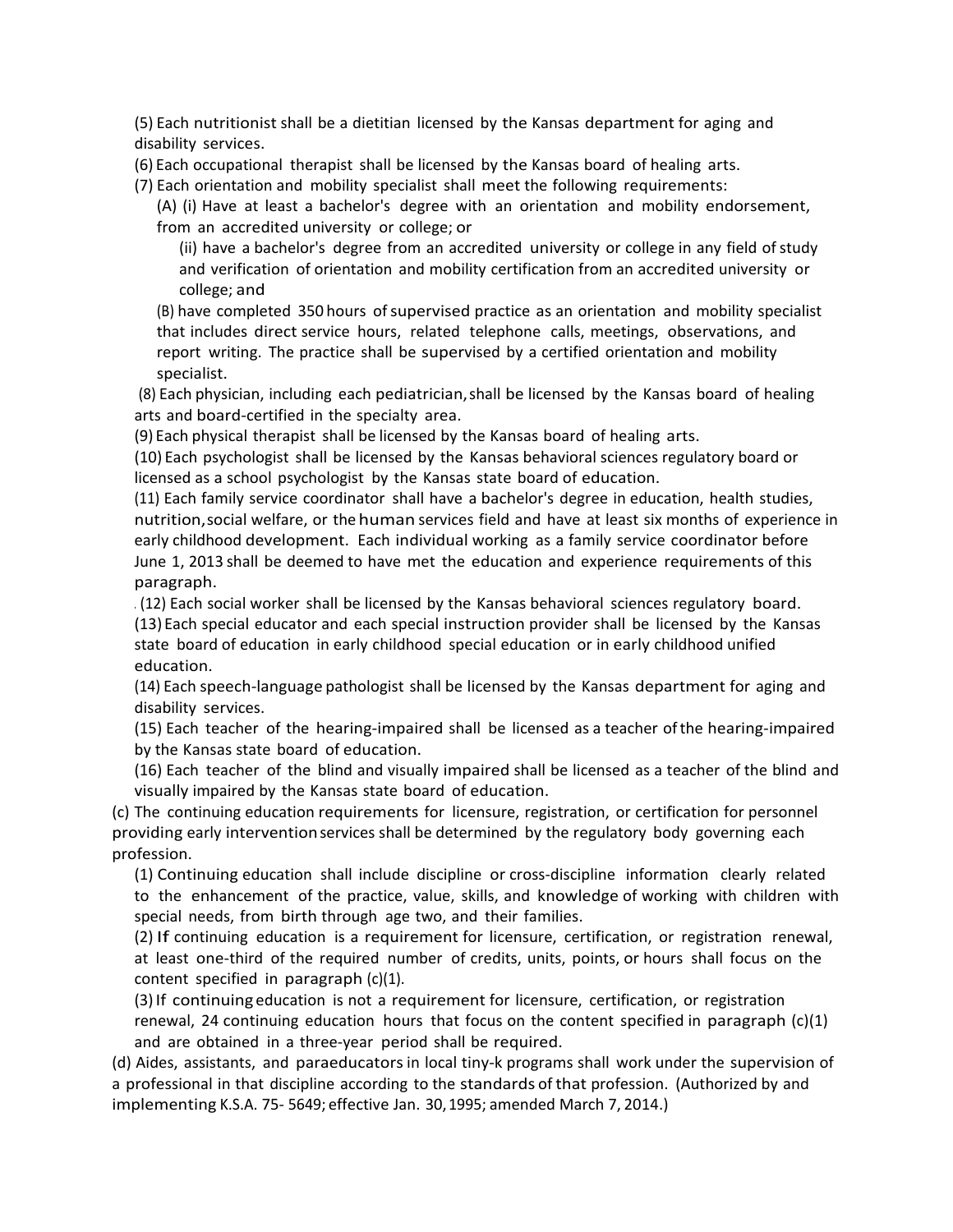## **28-4-565. Local tiny-k program responsibilities.**

(a) Each local tiny-k program shall have a local council that has as one of its purposes the coordination of part C for infants and toddlers with disabilities and their families.

(1) The local council shall consist of members who reflect the community, including at least the following:

(A) A parent of a child who has received part C services;

(B) a representative of a health or medical agency;

(C) a representative of an educational agency;

(D) a representative of a social service agency; and

(E) a representative of the local tiny-k program.

(2) The names of local council members shall be submitted to and acknowledged by the lead agency.

(3) The chair of the local council shall be elected by the local council. The name of the local council chair shall be provided to the lead agency. A local council chair shall not be a local tiny-k program coordinator.

(4) The responsibilities of the local council shall include the following:

(A) Identifying localservice providers who can provide early intervention services to infants and toddlers with disabilities and their families;

(B) advising and assisting local service providers; and

(C) communicating, combining, cooperating, and collaborating with other local councils on issues of concern.

(b) Each local tiny-k program coordinator, in collaboration with the local council,shall develop a plan describing the system for coordinating part C. The plan shall include the following:

(1)Identification of a local lead agency, which shall be acknowledged by the secretary of the lead agency;

(2) identification of a local fiscal agency, which shall be acknowledged by the secretary of the lead agency. The local lead agency and local fiscal agency may be the same agency, if the local lead agency is a legal entity;

(3) a description of identified community needs and resources;

(4) a description of written interagency agreements or memoranda of understanding and the way those agreements or memoranda are used in the development of an IFSP for eligible children and their families;

(5) a public awareness program that informs community members about child find, the central point of contact for the community, and the availability of early intervention services;

(6) a provision that part C shall be at no cost to eligible infants and toddlers and their families; and

(7) an assurance that the information regarding the plan is available in the community. (c) Each local tiny-k program coordinator and local council requesting part C and state funds shall submit an annual grant application to the lead agency, which shall meet the following requirements:

(1) Include the plan for part C, as described in subsection (b); and

(2) be in compliance with the grant application materials provided by the lead agency. (d) Each local tiny-k program shall be required to utilize multiple funding sources with part C funds utilized as the payor of last resort. (Authorized by and implementing K.S.A. 75-5649; effective Jan. 30,1995; amended Aug. 15, 1997; amended March 7, 2014.)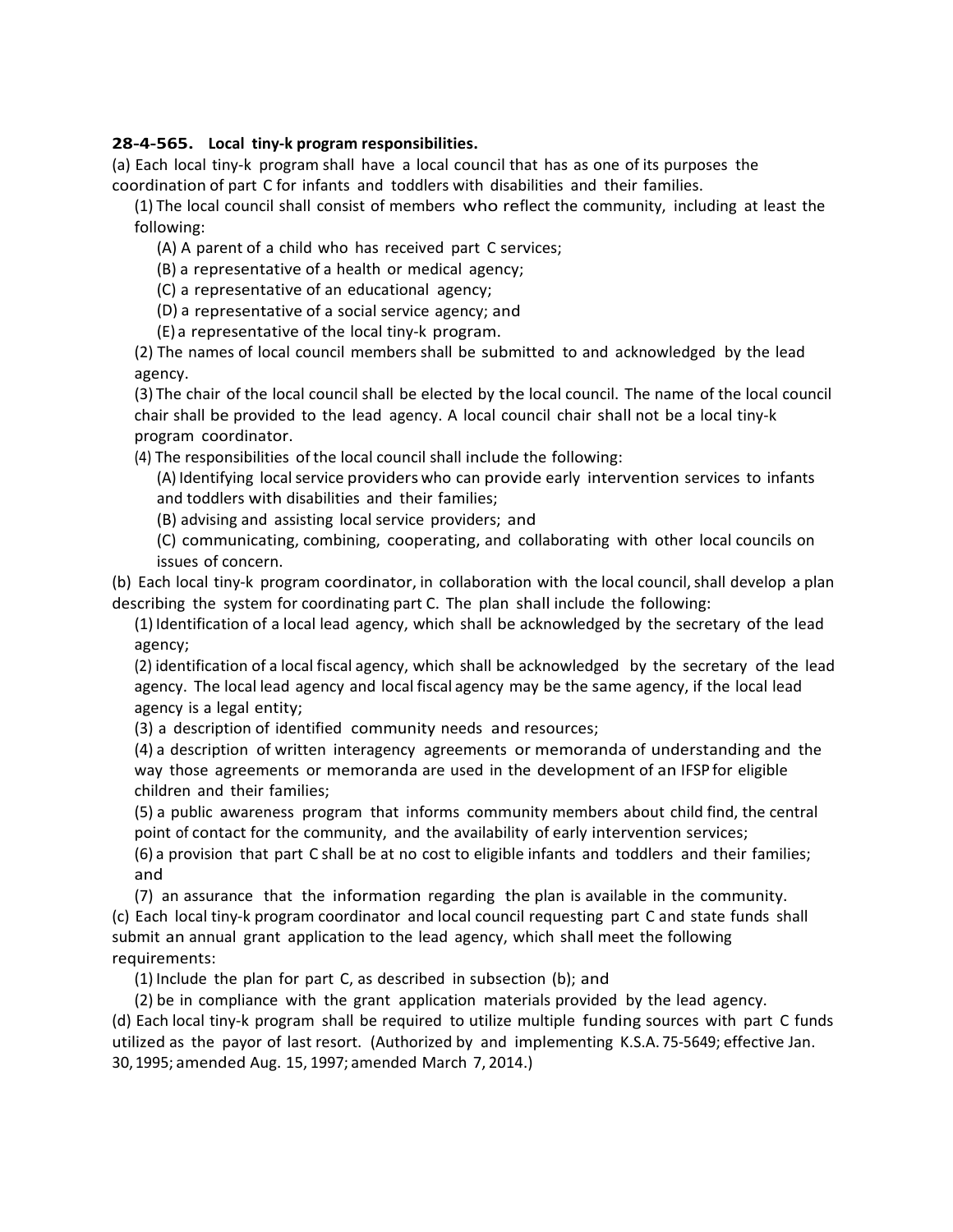## **28-4-568. Child advocates.**

(a) Each local tiny-k program coordinator, with the assistance of the secretary, if needed, shall determine the legal relationship between a parent and a child before evaluation and assessment. (b) The lead agency shall assign a child advocate to a child if at least one of the following conditions is met:

(1) No parent can be identified.

(2) A local tiny-k program, after reasonable efforts,cannot locate a parent.

(3) The child is in the custody of the state under the laws of Kansas, and parental rights have been severed.

(c) The method used for assigning a child advocate shall be as follows:

(1) Each local tiny-k program shall inform the lead agency or its contracting agency upon determining that a child needs a child advocate.

(2) Each local tiny-k program shall be assisted in locating an appropriate child advocate by the secretary. A child advocate shall be assigned under the authority of the lead agency or, if the child is in the custody of the state, appointed by the district court having jurisdiction over the custody proceedings for the child.

(d) Each child advocate shall be selected from a list of individuals who have completed training in advocacy for individuals or have demonstrated knowledge of the power, duties, and functions necessary to provide adequate representation of a child. This list shall be maintained by the lead agency or its contracting agency.

(e) The lead agency or its contracting agency shall ensure that each individual selected as a child advocate meets the following conditions:

(1) Has no interest that conflicts with the interests of the child;

(2) has knowledge and skills that ensure representation of the child; and

(3) is not an employee of the lead agency or any agency involved in the provision of early intervention services or any other services to the child.

(f) A child advocate shall not be considered an employee of the lead agency or any agency involved in the provision of early intervention services or any other services to the child solely because the individual is paid by a public agency to serve as a child advocate.

(g) Each child advocate shall have the same rights as those of a parent under part C.

(h) The contracting agency shall make reasonable efforts to ensure that a child advocate is assigned to a child less than 30 days after it is determined that the child needs a child advocate.

(Authorized by and implementing K.S.A. 75-5649; effective Jan. 30, 1995; amended March 7, 2014.)

## **28-4-569**. **Resolution of complaints**.

(a) Complaints. Any person believing that there has been any violation of part C may file a complaint with the lead agency. A complaint may allege any violation of part C that occurred no more than one year before the lead agency received the complaint.

(b) Complaint proceedings. Any person who files a complaint may participate in the resolution of the complaint through one or more of the proceedings specified in subsections (c), (d), and (e), which may occur individually or simultaneously. Each person shall be responsible for that person's legal fees.

(c) Formal complaint. Any person may file a formal complaint against the lead agency, any local tinyk program, or any provider of early intervention services, or any combination of these.

(1) Each formal complaint shall be submitted on a form provided by the lead agency or shall be submitted as a written and signed statement that includes the following information:

(A) Any alleged violations of part C requirements;

(B) the alleged circumstances on which the formal complaint is based;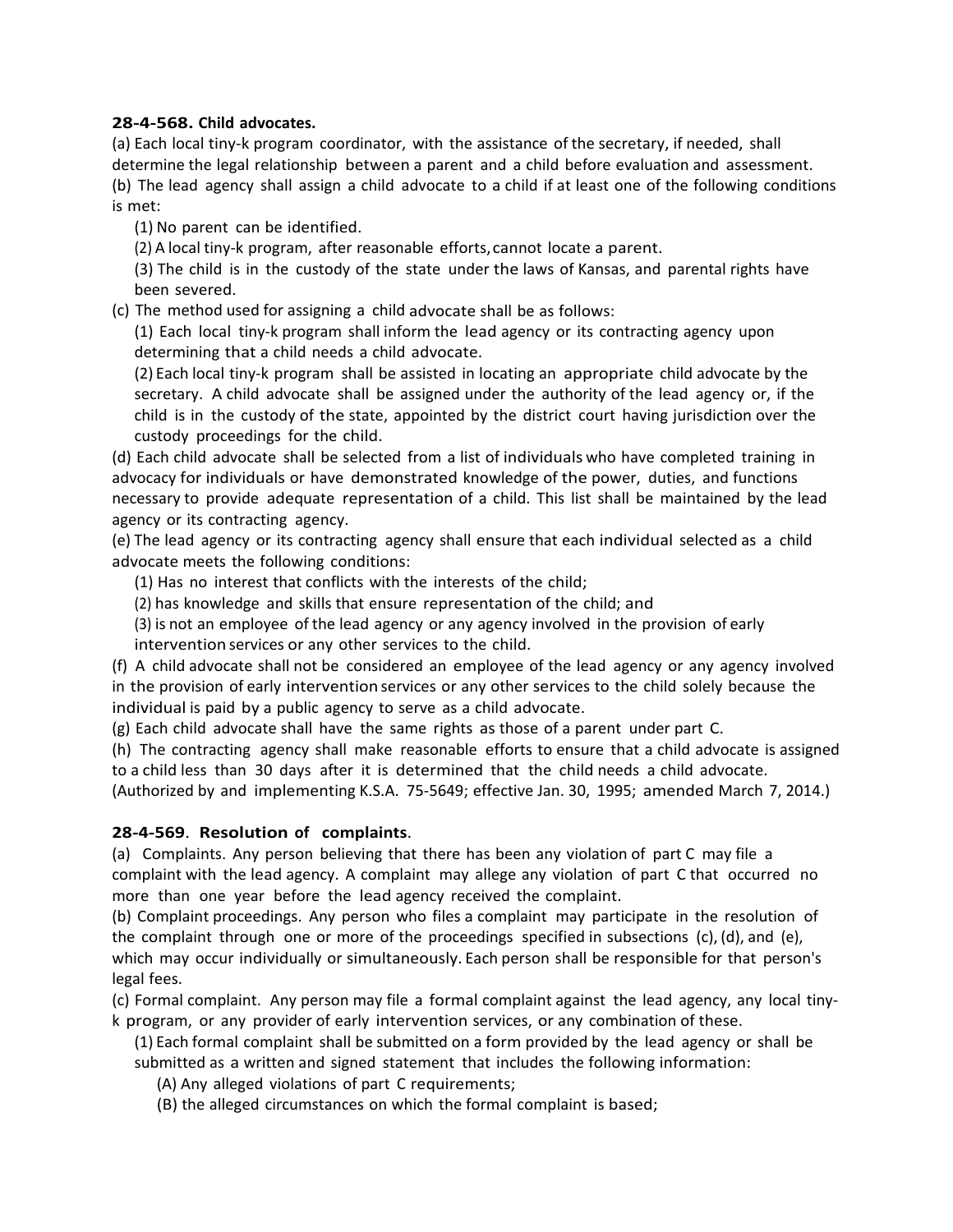(C) the contact information of the person filing the formal complaint; and

(D) a proposed resolution to the extent known and available to the person.

(2) If the formal complaint alleges any violation regarding a specific child, the formal complaint shall include the following additional information:

(A) The child's name and address;

(B) the name of the local tiny-k program providing early intervention services for the child;

(C) a description of any alleged violations regarding the child; and

(D) a proposed resolution of the problem, to the extent known and available to the person.

(3) Any person may submit additional written information about the allegations in the formal complaint within five days after filing the formal complaint.

(d) Mediation. A mediation may be requested by any party.

(1) A mediation shall be conducted if it meets the following requirements:

(A) Is voluntary by each party;

(B) does not deny or delay a parent's right to a due process hearing or any other rights under part C; and

(C) is conducted by an impartial mediator trained in mediation techniques.

#### (2) Each mediator appointed by the lead agency shall meet the following requirements:

(A) Be selected on a random or impartial basis by the lead agency;

(B) have knowledge of the laws and regulations relating to early intervention services;

(C) not be an employee of the lead agency or the provider of early intervention services; and

(D) be impartial and not have a private or professional interest in the outcome of the mediation.

(3) Each mediation shall be scheduled by agreement of each party and shall be held in a location convenient to each party.

(4) Each mediator shall perform the following duties:

(A) Listen to the presentation of each party to determine facts and issues;

(B) assist in the development of creative alternatives to resolve the complaint; and

(C) facilitate negotiation and decision making.

(5) If the parties resolve a dispute through mediation, the parties shall execute a legally binding mediation agreement.

(6) All discussions that occur during a mediation shall remain confidential.

(e) Due process hearing. Each due process hearing shall be conducted by a hearing officer who has knowledge of part C and early intervention services.

(1) Each due process hearing shall be conducted at a time and place convenient to the parents.  $(2)$  Each hearing officer shall meet the requirements for impartiality specified in paragraph  $(d)(2)$ ,

except that the hearing officer shall be selected by the office of administrative hearings.

(3) The hearing officer shall perform the following duties:

(A) Schedule the hearing;

(B) listen to each party's presentation;

(C) examine the information presented by each party;

(D) issue a written decision and provide the written decision to each party within 30 days after the lead agency receives the due process complaint; and

(E) provide a written or electronic verbatim transcription of the hearing.

(4) Each parent involved in a due process hearing shall have the following rights: (A) To be accompanied and advised by counsel and by individuals with special knowledge or training with respect to early intervention services;

(B) to present evidence and testimony from witnesses;